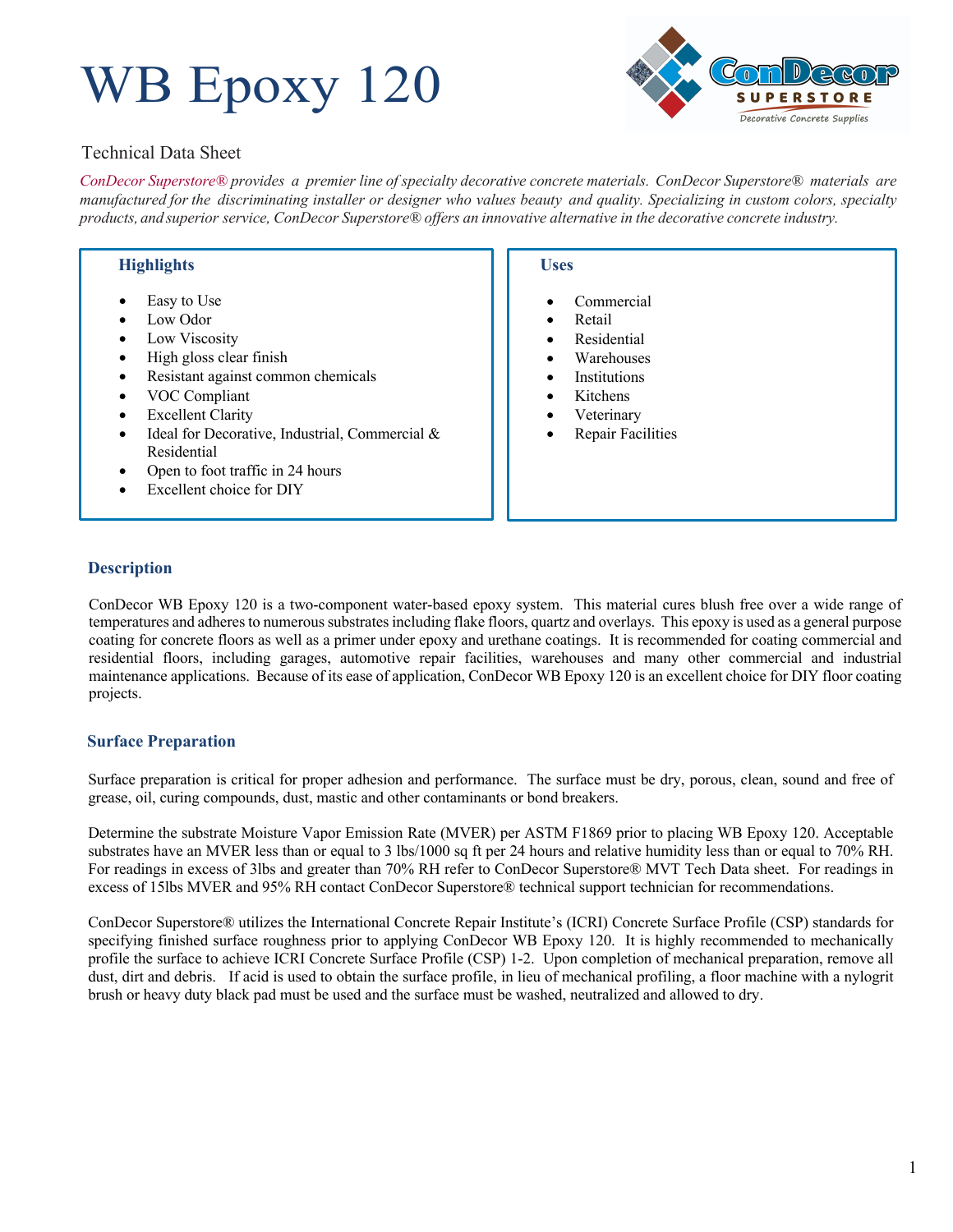#### **Packaging**

Available in 1.25 gallon kit and 5 gallon kits. The mix ratio is 4 parts A to 1 part B. The 1.25 gallon kit comes prepackaged in this ratio and no parting out is necessary when mixing the full 1.25 gallon kit. Diluting is not recommended.

#### **Mixing**

Organize work area so that all personnel and equipment are in place before mixing. Pour part A into a bucket then add part B and mix for 3 minutes at low speed to avoid air entrapment. Do not mix more than what can be placed within 1.5 hours. **DO NOT HAND MIX.** Ensure that the material from the sides and bottom of the bucket have been thoroughly mixed in. Pot life is 1.5 hours at 75 degrees. Pot life and work times are shortened by higher temperatures. Pouring material onto the floor in ribbons immediately after mixing will extend the work time.

#### **Handling Precautions**

For complete instructions on handling and use, consult the corresponding Material Safety Data Sheet before using product. It is the user's responsibility to review instructions and warnings for any ConDecor Superstore® products.

Avoid contact with the skin and use protective equipment as required. Wear protective gloves, protective clothing, eye protection, face protection and appropriate respirator equipment. Use in well ventilated areas. Dispose of contents and containers in accordance to local, state and federal regulations.

#### **Slip and Fall Precautions**

OSHA and the American Disabilities Act (ADA) have now set enforceable standards for slip resistance on pedestrian surfaces. The current coefficient of friction required by ADA is .6 on level surfaces and .8 on ramps. ConDecor Superstore® recommends the use of angular slip resistant aggregate in all coatings or flooring systems that may be exposed to wet, oily or greasy conditions. It is the contractor and end users' responsibility to provide a flooring system that meets current safety standards. ConDecor Superstore® or its sales agents will not be responsible for injury incurred in a slip and fall accident.

#### **Application and Clean Up**

ConDecor Superstore® WB Epoxy 120 may be applied by 1/4" nap roller, brush or airless sprayer at 400 – 500 sqft per gallon. 3/8" nap roller may be used for textured surfaces but lower yield should be expected. If trapped air in the substrate creates bubbles, continued rolling will cause them to disappear. Dry time is 2-3 hours with recoat time at 4 to 24 hours  $\omega$  75 degrees. Warmer temperatures will shorten the dry time and recoat window.

### **Shelf Life**

ConDecor Superstore® WB Epoxy 120 has a 1year shelf life from date of manufacturing when properly stored in a dry, temperature controlled environment.

### **Limitations**

- Interior Use Only
- Not for use over release, antiquing or dye powders
- Do not apply when ambient temperatures are below 40ºF or above 100ºF
- Do not apply when relative humidity is above 70%

### **Warranty**

ConDecor Superstore® WB Epoxy 120 is a proprietary product that is warranted to be of uniform quality within manufacturing tolerances. Since control is not exercised over its use, no warranty, expressed or implied, is made as to the effects of such use. Seller and manufacturer's obligation under this warranty shall be limited to refunding the purchase price of that portion of the material proven to be defective. The user assumes all other risks and liabilities resulting from use of this product. If you have any questions, please contact ConDecor Superstore®.

#### **First Aid**

EYES: Flush thoroughly with water, lifting both eyelids. Get immediate medical attention

SKIN: Wash with soap and water. If irritation develops seek medical attention.

INGESTION: Do not induce vomiting. Get immediate medical attention.

INHALATION: Remove to fresh air immediately. If breathing difficulty continues, administer oxygen. Get immediate medical attention.